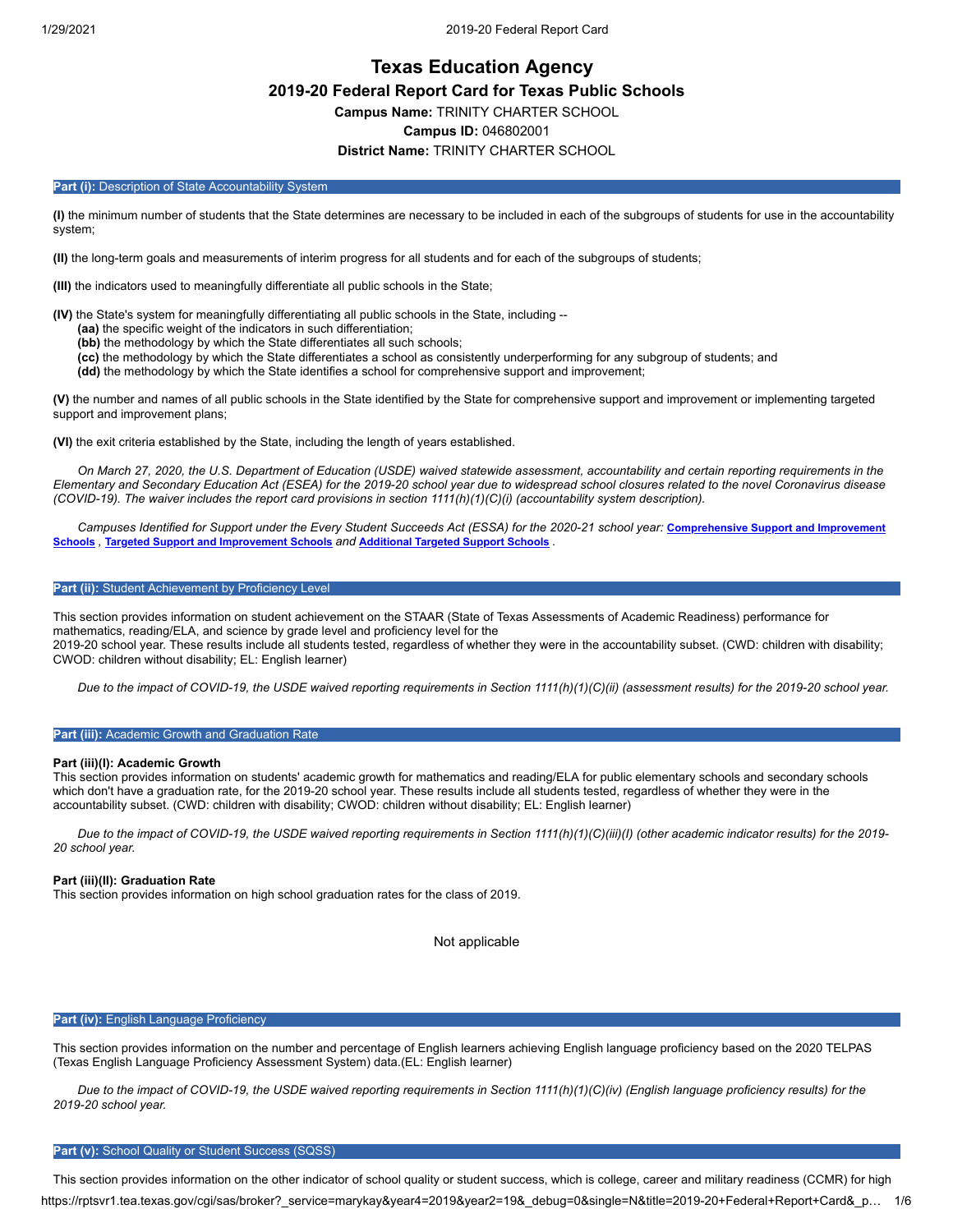#### 1/29/2021 2019-20 Federal Report Card

schools and average performance rate of the three STAAR performance levels of all students, regardless of whether they were in the accountability subset, for elementary and secondary schools without a graduation rate. (CWD: children with disability: EL: English learner)

*Due to the impact of COVID-19, the USDE waived reporting requirements in Section 1111(h)(1)(C)(v) (school quality or student success indicator results) for the 2019-20 school year for elementary schools and secondary schools without a graduation rate. For secondary schools with CCMR (college, career, and military readiness) data, the results are reported.*

| School Quality (College, Career, and Military Readiness Performance) ~ | All<br><b>Students</b> | African<br>American Hispanic | White  | American<br>Indian | Asian                    | <b>Pacific</b><br><b>Islander Races</b> | Two or<br>More | Econ<br><b>Disadv</b> | <b>CWD</b>     | EL |
|------------------------------------------------------------------------|------------------------|------------------------------|--------|--------------------|--------------------------|-----------------------------------------|----------------|-----------------------|----------------|----|
| %Students meeting CCMR                                                 | 17%                    | $\star$                      | $\sim$ | $\sim$             | <b>Contract Contract</b> | $\sim$                                  |                |                       | $\blacksquare$ |    |

'~' Indicates Small Numbers Analysis was used for CCMR.

'\*' Indicates results are masked due to small numbers to protect student confidentiality.

Indicates there are no students in the group.

#### **Part (vi): Goal Meeting Status**

This section provides information on the progress of all students and each student group toward meeting the long-term goals or interim objectives on STAAR academic performance, federal graduation rate, and English learners' language proficiency. (CWD: children with disability; EL: English learner)

*Due to the impact of COVID-19, the USDE waived reporting requirements in Section 1111(h)(1)(C)(vi) (progress toward meeting long-term goals and measurements of interim progress) for the 2019-20 school year.*

#### **Part (vii):** STAAR Participation

This section provides the percentage of students assessed and not assessed on STAAR for mathematics, reading/ELA, and science. (CWD: children with disability; CWOD: children without disability; EL: English learner)

*Due to the impact of COVID-19, the USDE waived reporting requirements in Section 1111(h)(1)(C)(vii) (percentage of students assessed and not assessed) for the 2019-20 school year.*

#### **Part (viii):** Civil Rights Data

Part (viii)(I) This section provides information from the 2017-18 Civil Right Data Collection (CRDC) surveys, submitted by school districts to the Office for Civil Rights on measures of school quality, climate, and safety, including counts of in-school suspensions, out-of-school suspensions, expulsions, school related arrests, referrals to law enforcement, chronic absenteeism (including both excused and unexcused absences), incidences of violence, including bullying and harassment. (EL: English learner)

**Students**

|                               | <b>Total</b><br>students             | African<br>American |          | White | Indian or<br>Alaska<br><b>Native</b> | Asian | Pacific<br>Islander | Two or<br>More<br>Races | EL.                      | งเนนธาแจ<br><b>Students</b><br>with<br>with<br><b>Disabilities</b> |
|-------------------------------|--------------------------------------|---------------------|----------|-------|--------------------------------------|-------|---------------------|-------------------------|--------------------------|--------------------------------------------------------------------|
|                               | <b>Students Without Disabilities</b> |                     | Hispanic |       |                                      |       |                     |                         |                          | <b>Disabilities (Section 504)</b>                                  |
| In-School Suspensions         |                                      |                     |          |       |                                      |       |                     |                         |                          |                                                                    |
|                               | Male                                 |                     |          |       |                                      |       |                     |                         |                          |                                                                    |
|                               | Female                               |                     |          |       |                                      |       |                     |                         |                          |                                                                    |
|                               | Total                                |                     |          |       |                                      |       |                     |                         |                          |                                                                    |
|                               | Out-of-School Suspensions            |                     |          |       |                                      |       |                     |                         |                          |                                                                    |
|                               | Male                                 |                     |          |       |                                      |       |                     |                         |                          |                                                                    |
|                               | Female                               |                     |          |       |                                      |       |                     |                         |                          |                                                                    |
|                               | Total                                |                     |          |       |                                      |       |                     |                         |                          |                                                                    |
| Expulsions                    |                                      |                     |          |       |                                      |       |                     |                         |                          |                                                                    |
| With                          | Male                                 |                     |          |       |                                      |       |                     |                         |                          |                                                                    |
| Educational                   |                                      |                     |          |       |                                      |       |                     |                         |                          |                                                                    |
| Services                      |                                      |                     |          |       |                                      |       |                     |                         |                          |                                                                    |
|                               | Female                               |                     |          |       |                                      |       |                     |                         |                          |                                                                    |
|                               | Total                                |                     |          |       |                                      |       |                     |                         |                          |                                                                    |
| Without                       | Male                                 |                     |          |       |                                      |       |                     |                         |                          |                                                                    |
| Educational                   |                                      |                     |          |       |                                      |       |                     |                         |                          |                                                                    |
| Services                      |                                      |                     |          |       |                                      |       |                     |                         |                          |                                                                    |
|                               | Female                               |                     |          |       |                                      |       |                     |                         |                          |                                                                    |
|                               | Total                                |                     |          |       |                                      |       |                     |                         |                          |                                                                    |
| Under                         | Male                                 |                     |          |       |                                      |       |                     |                         |                          |                                                                    |
| Zero                          |                                      |                     |          |       |                                      |       |                     |                         |                          |                                                                    |
| Tolerance                     |                                      |                     |          |       |                                      |       |                     |                         |                          |                                                                    |
| Policies                      |                                      |                     |          |       |                                      |       |                     |                         |                          |                                                                    |
|                               | Female                               |                     |          |       |                                      |       |                     |                         |                          |                                                                    |
|                               | Total                                |                     |          |       |                                      |       |                     |                         |                          |                                                                    |
| <b>School-Related Arrests</b> |                                      |                     |          |       |                                      |       |                     |                         |                          |                                                                    |
|                               | Male                                 |                     |          |       |                                      |       |                     |                         |                          |                                                                    |
|                               | Female<br>$\overline{\phantom{0}}$   |                     |          |       |                                      |       |                     |                         | $\overline{\phantom{a}}$ |                                                                    |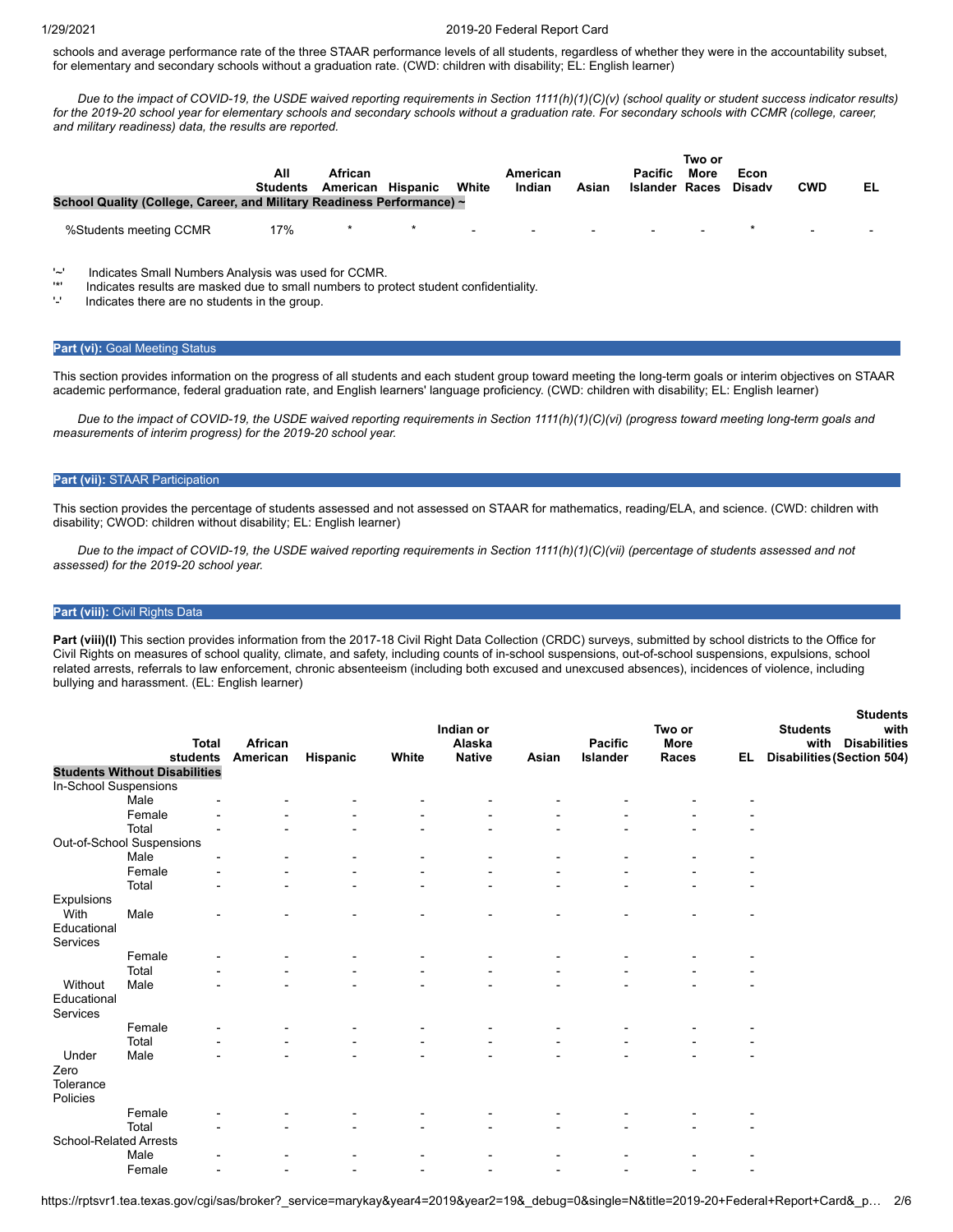### 1/29/2021 2019-20 Federal Report Card

|                               |                                   |                     |          |                |                         |                |                            |               |      | <b>Students</b>                                                  |
|-------------------------------|-----------------------------------|---------------------|----------|----------------|-------------------------|----------------|----------------------------|---------------|------|------------------------------------------------------------------|
|                               |                                   |                     |          |                | Indian or               |                |                            | Two or        |      | with<br><b>Students</b>                                          |
|                               | <b>Total</b><br>students          | African<br>American |          | White          | Alaska<br><b>Native</b> | Asian          | <b>Pacific</b><br>Islander | More<br>Races | EL.  | with<br><b>Disabilities</b><br><b>Disabilities (Section 504)</b> |
|                               | Total<br>L,                       | $\blacksquare$      | Hispanic |                | $\overline{a}$          | $\overline{a}$ |                            |               |      |                                                                  |
|                               | Referrals to Law Enforcement      |                     |          |                |                         |                |                            |               |      |                                                                  |
|                               | Male                              |                     |          |                |                         |                |                            |               |      |                                                                  |
|                               | Female                            |                     |          |                |                         |                |                            |               |      |                                                                  |
|                               | Total                             |                     |          |                |                         |                |                            |               |      |                                                                  |
|                               | <b>Students With Disabilities</b> |                     |          |                |                         |                |                            |               |      |                                                                  |
| In-School Suspensions         |                                   |                     |          |                |                         |                |                            |               |      |                                                                  |
|                               | Male                              |                     |          |                |                         |                |                            |               |      |                                                                  |
|                               | Female                            |                     |          |                |                         |                |                            |               |      |                                                                  |
|                               | Total                             |                     |          |                |                         |                |                            |               |      |                                                                  |
|                               | Out-of-School Suspensions         |                     |          |                |                         |                |                            |               |      |                                                                  |
|                               | Male                              |                     |          |                |                         |                |                            |               |      |                                                                  |
|                               | Female                            |                     |          |                |                         |                |                            |               |      |                                                                  |
|                               | Total                             |                     |          |                |                         |                |                            |               |      |                                                                  |
| Expulsions                    |                                   |                     |          |                |                         |                |                            |               |      |                                                                  |
| With                          | Male                              |                     |          |                |                         |                |                            |               |      |                                                                  |
| Educational                   |                                   |                     |          |                |                         |                |                            |               |      |                                                                  |
| Services                      |                                   |                     |          |                |                         |                |                            |               |      |                                                                  |
|                               | Female                            |                     |          |                |                         |                |                            |               |      |                                                                  |
|                               | Total                             |                     |          |                |                         |                |                            |               |      |                                                                  |
| Without                       | Male                              |                     |          |                |                         |                |                            |               |      |                                                                  |
| Educational                   |                                   |                     |          |                |                         |                |                            |               |      |                                                                  |
| Services                      |                                   |                     |          |                |                         |                |                            |               |      |                                                                  |
|                               | Female                            |                     |          |                |                         |                |                            |               |      |                                                                  |
|                               | Total                             |                     |          |                |                         |                |                            |               |      |                                                                  |
| Under                         | Male                              |                     |          |                |                         |                |                            |               |      |                                                                  |
| Zero                          |                                   |                     |          |                |                         |                |                            |               |      |                                                                  |
| Tolerance                     |                                   |                     |          |                |                         |                |                            |               |      |                                                                  |
| Policies                      |                                   |                     |          |                |                         |                |                            |               |      |                                                                  |
|                               | Female                            |                     |          |                |                         |                |                            |               |      |                                                                  |
|                               | Total                             |                     |          |                |                         |                |                            |               |      |                                                                  |
| <b>School-Related Arrests</b> |                                   |                     |          |                |                         |                |                            |               |      |                                                                  |
|                               | Male                              |                     |          |                |                         |                |                            |               |      |                                                                  |
|                               | Female                            |                     |          |                |                         |                |                            |               |      |                                                                  |
|                               | Total                             |                     |          |                |                         |                |                            |               |      |                                                                  |
|                               | Referrals to Law Enforcement      |                     |          |                |                         |                |                            |               |      |                                                                  |
|                               | Male                              |                     |          |                |                         |                |                            |               |      |                                                                  |
|                               | Female                            |                     |          |                |                         |                |                            |               |      |                                                                  |
|                               | Total                             |                     |          |                |                         |                |                            |               |      |                                                                  |
| <b>All Students</b>           |                                   |                     |          |                |                         |                |                            |               |      |                                                                  |
| Chronic Absenteeism           |                                   |                     |          |                |                         |                |                            |               |      |                                                                  |
|                               | Male<br>0                         | -8                  | -8       | -8             | -8                      | -8             | -8                         | -8            | -8   | -8<br>-8                                                         |
|                               | Female<br>8                       | 3                   | 3        | $\sqrt{2}$     | -8                      | $\mbox{-}8$    | -8                         | -8            | -8   | 3<br>$\mbox{-}8$                                                 |
|                               | 8<br>Total                        | 3                   | 3        | $\overline{2}$ | $-8$                    | $-8$           | -8                         | $-8$          | $-8$ | 3<br>$-8$                                                        |

|                                                                            | Total |
|----------------------------------------------------------------------------|-------|
| Incidents of Violence                                                      |       |
| Incidents of rape or attempted rape                                        |       |
| Incidents of sexual assault (other than rape)                              |       |
| Incidents of robbery with a weapon                                         |       |
| Incidents of robbery with a firearm or explosive device                    |       |
| Incidents of robbery without a weapon                                      |       |
| Incidents of physical attack or fight with a weapon                        |       |
| Incidents of physical attack or fight with a firearm or explosive device   |       |
| Incidents of physical attack or fight without a weapon                     |       |
| Incidents of threats of physical attack with a weapon                      |       |
| Incidents of threats of physical attack with a firearm or explosive device |       |
| Incidents of threats of physical attack without a weapon                   |       |
| Incidents of possession of a firearm or explosive device                   |       |
| Allegations of Harassment or bullying                                      |       |
| On the basis of sex                                                        |       |
| On the basis of race                                                       |       |
| On the basis of disability                                                 |       |
| On the basis of sexual orientation                                         |       |
| On the basis of religion                                                   |       |
|                                                                            |       |

Part (viii)(II) This section provides information from the 2017-18 Civil Right Data Collection (CRDC) surveys, submitted by school districts to the Office for Civil Rights, on the number of students enrolled in preschool programs and accelerated coursework to earn postsecondary credit while still in high school.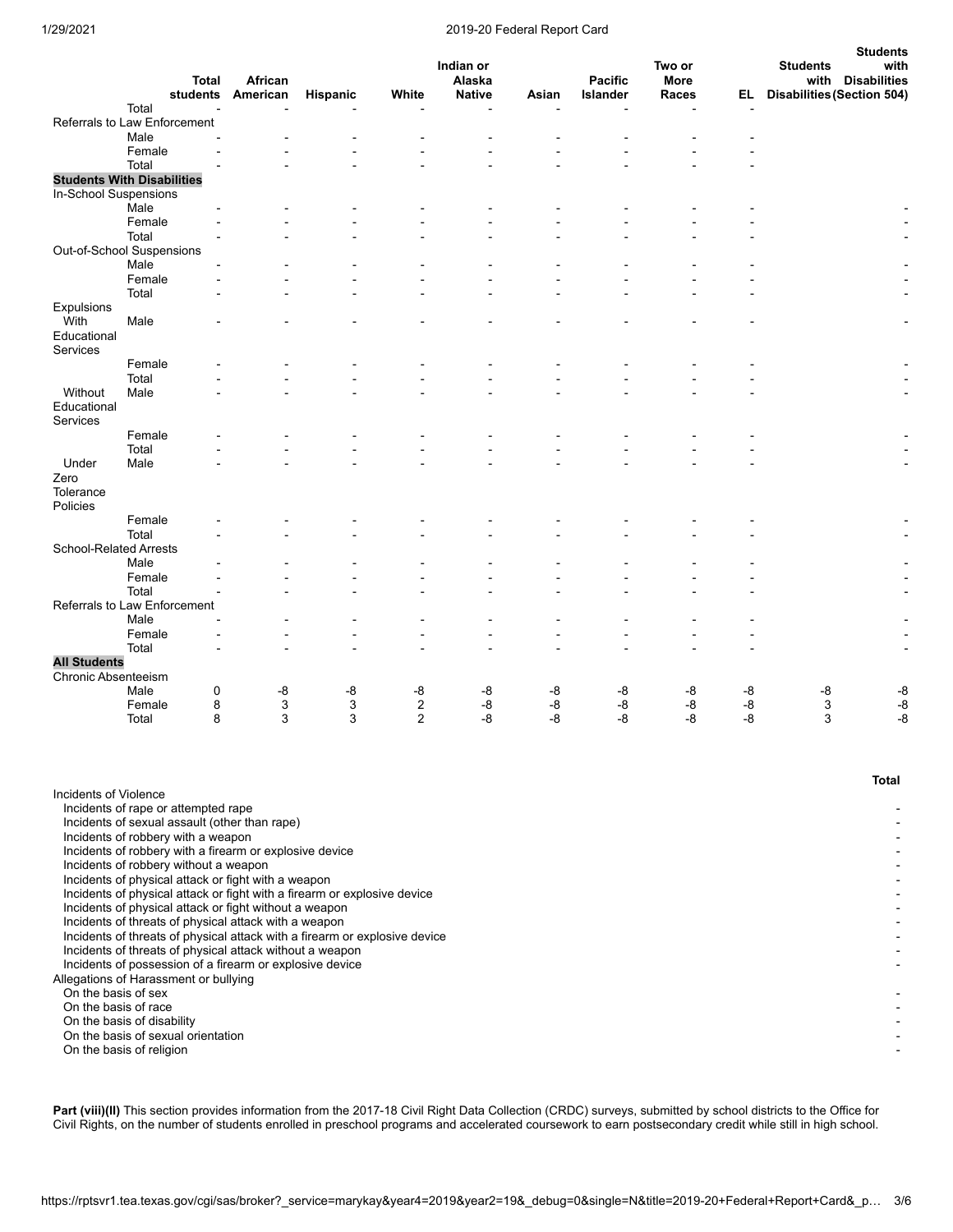#### 1/29/2021 2019-20 Federal Report Card

|                               |        | Total                    | <b>African</b><br>students American | Hispanic                 | White                    | Indian or<br>Alaska<br><b>Native</b> | Asian                    | <b>Pacific</b><br><b>Islander</b> | Two or<br><b>More</b><br><b>Races</b> | EL.            | <b>Students</b><br>with<br><b>Disabilities</b> |
|-------------------------------|--------|--------------------------|-------------------------------------|--------------------------|--------------------------|--------------------------------------|--------------------------|-----------------------------------|---------------------------------------|----------------|------------------------------------------------|
| <b>Preschool Programs</b>     |        |                          |                                     |                          |                          |                                      |                          |                                   |                                       |                |                                                |
|                               | Male   | $\blacksquare$           |                                     |                          |                          |                                      |                          |                                   |                                       |                |                                                |
|                               | Female | $\blacksquare$           | $\overline{\phantom{a}}$            | $\sim$                   | ٠                        | $\blacksquare$                       | $\overline{\phantom{a}}$ | $\blacksquare$                    | $\overline{\phantom{a}}$              | $\blacksquare$ | $\overline{\phantom{0}}$                       |
|                               | Total  | $\overline{\phantom{0}}$ |                                     |                          |                          |                                      |                          |                                   |                                       |                | $\overline{\phantom{a}}$                       |
| <b>Accelerated Coursework</b> |        |                          |                                     |                          |                          |                                      |                          |                                   |                                       |                |                                                |
| <b>Advanced Placement</b>     | Male   |                          |                                     |                          |                          |                                      |                          |                                   |                                       |                |                                                |
| Courses                       |        |                          |                                     |                          |                          |                                      |                          |                                   |                                       |                |                                                |
|                               | Female | ٠                        |                                     | ٠                        |                          |                                      |                          |                                   |                                       |                |                                                |
|                               | Total  | $\overline{\phantom{0}}$ |                                     | $\blacksquare$           | $\blacksquare$           | $\blacksquare$                       | -                        | $\blacksquare$                    |                                       |                |                                                |
| International Baccalaureate   | Male   |                          |                                     | $\overline{\phantom{0}}$ | $\overline{\phantom{0}}$ |                                      |                          |                                   |                                       |                | $\overline{\phantom{a}}$                       |
| Courses                       |        |                          |                                     |                          |                          |                                      |                          |                                   |                                       |                |                                                |
|                               | Female | ٠                        |                                     | $\blacksquare$           |                          |                                      |                          |                                   |                                       |                |                                                |
|                               | Total  |                          | $\overline{\phantom{0}}$            | $\blacksquare$           | $\blacksquare$           | $\blacksquare$                       | $\overline{\phantom{a}}$ | $\blacksquare$                    |                                       |                | $\blacksquare$                                 |
| Dual Enrollment/Dual Credit   | Male   | $\overline{\phantom{0}}$ |                                     | ۰                        | $\overline{\phantom{0}}$ |                                      |                          |                                   |                                       |                | $\overline{\phantom{0}}$                       |
| Programs                      |        |                          |                                     |                          |                          |                                      |                          |                                   |                                       |                |                                                |
|                               | Female | ۰                        |                                     | ٠                        | $\overline{\phantom{0}}$ | $\overline{\phantom{0}}$             |                          |                                   |                                       |                |                                                |
|                               | Total  | $\blacksquare$           | $\overline{\phantom{0}}$            | $\blacksquare$           | $\overline{\phantom{0}}$ | $\overline{\phantom{0}}$             | $\overline{\phantom{0}}$ | $\overline{\phantom{0}}$          |                                       |                | $\blacksquare$                                 |
|                               |        |                          |                                     |                          |                          |                                      |                          |                                   |                                       |                |                                                |

'-' Indicates there are no data available in the group.

Indicates skip logic failure.

'-8' Indicates EDFacts missing data.<br>'-9' Indicates not applicable / skipper

Indicates not applicable / skipped.

'-11' Indicates suppressed data.

Blank cell indicates the student group is not applicable to this report.

#### **Part (ix): Teacher Quality Data**

This section provides information on the professional qualifications of teachers, including information disaggregated by high- and low-poverty schools on the number and percentage of (I) inexperienced teacher, principals, and other school leaders; (II) teachers teaching with emergency or provisional credentials; and (III) teachers who are not teaching in the subject or field for which the teacher is certified or licensed.

#### **High Poverty**

|                                                                | <b>All School</b> |                |
|----------------------------------------------------------------|-------------------|----------------|
|                                                                | <b>Number</b>     | <b>Percent</b> |
| Inexperienced Teachers, Principals, and Other School Leaders   | 1.0               | 12.7%          |
|                                                                |                   |                |
| Teachers Teaching with Emergency or Provisional Credentials    | 0.0               |                |
|                                                                |                   |                |
| Teacher Who Are Not Teaching in the Subject or Field for Which | 0.0               |                |
| the Teacher is Certified or Licensed                           |                   |                |
|                                                                |                   |                |
|                                                                |                   |                |

'-' Indicates there are no data available in the group. Blank cell indicates data are not applicable to this report.

### Part (x): Per-Pupil Expenditure

This section provides information on the per-pupil expenditures of federal, state, and local funds, including actual personnel expenditures and actual nonpersonnel expenditures, disaggregated by source of funds, for each school district and campus for the 2019-20 fiscal year.

*To be updated by June 30th, 2021.*

#### **Part (xi):** STAAR Alternate 2 Participation

This section provides information on the number and percentage of students with the most significant cognitive disabilities who take STAAR Alternate 2, by grade and subject for the 2019-20 school year.

*Due to the impact of COVID-19, the USDE waived reporting requirements in Section 1111(h)(1)(C)(xi) (number and percentage of students with the most significant cognitive disabilities taking an alternate assessment) for the 2019-20 school year.*

### **Part (xii):** Statewide National Assessment of Educational Progress (NAEP)

This section provides results on the state academic assessments in reading and mathematics in grades 4 and 8 of the 2019 National Assessment of Educational Progress, compared to the national average of such results.

#### **State Level: 2019 Percentages at NAEP Achievement Levels**

**% Below Basic % At or Above Basic % At or Above**

**Proficient % At Advanced**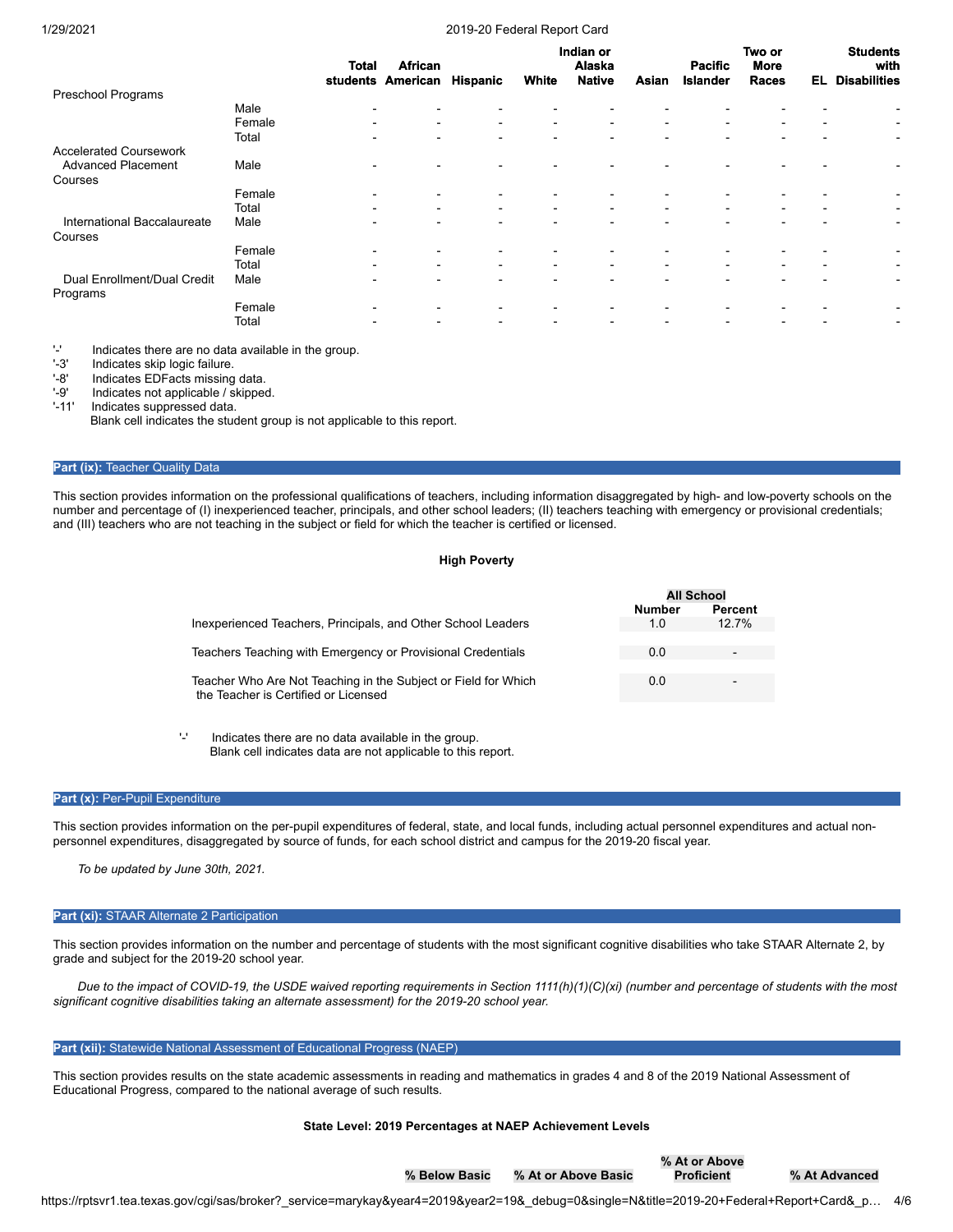| 1/29/2021 |                    |                                   |               |                     | 2019-20 Federal Report Card |                           |               |                                    |                |                     |
|-----------|--------------------|-----------------------------------|---------------|---------------------|-----------------------------|---------------------------|---------------|------------------------------------|----------------|---------------------|
| Grade     | <b>Subject</b>     | <b>Student Group</b>              | <b>TX</b>     | US<br>% Below Basic | ТX                          | US<br>% At or Above Basic |               | % At or Above<br><b>Proficient</b> | <b>TX</b>      | US<br>% At Advanced |
| Grade     | <b>Subject</b>     | Student Group                     | ТX            | US                  | ТX                          | US                        | ТX            | US                                 | ТX             | US                  |
| Grade 4   | Reading            | Overall                           | 39            | 34                  | 61                          | 66                        | 30            | 35                                 | $\overline{7}$ | 9                   |
|           |                    | <b>Black</b>                      | 52            | 52                  | 48                          | 48                        | 16            | 18                                 | $\overline{2}$ | 3                   |
|           |                    |                                   | 48            | 45                  | 52                          | 55                        | 21            | 23                                 | 3              | 4                   |
|           |                    | Hispanic                          |               |                     |                             |                           |               |                                    |                |                     |
|           |                    | White                             | 22<br>$\star$ | 23                  | 78<br>$\star$               | 77                        | 48<br>$\star$ | 45                                 | 12<br>$\star$  | 12                  |
|           |                    | American Indian                   |               | 50                  |                             | 50                        |               | 19                                 |                | 3                   |
|           |                    | Asian                             | 11            | 18                  | 89                          | 82                        | 65            | 57                                 | 25             | 22                  |
|           |                    | Pacific Islander                  | $\star$       | 42                  | $\star$                     | 58                        | $\star$       | 25                                 | $\star$        | 4                   |
|           |                    | Two or More Races                 | 26            | 28                  | 74                          | 72                        | 38            | 40                                 | 6              | 11                  |
|           |                    | <b>Econ Disadv</b>                | 50            | 47                  | 50                          | 53                        | 19            | 21                                 | 3              | 3                   |
|           |                    | <b>Students with Disabilities</b> | 79            | 73                  | 21                          | 27                        | 8             | 10                                 | $\mathbf{1}$   | $\overline{2}$      |
|           |                    | English Language Learners         | 61            | 65                  | 39                          | 35                        | 12            | 10                                 | 2              | 1                   |
|           | <b>Mathematics</b> | Overall                           | 16            | 19                  | 84                          | 81                        | 44            | 41                                 | 9              | 9                   |
|           |                    | <b>Black</b>                      | 24            | 35                  | 76                          | 65                        | 32            | 20                                 | 3              | $\overline{2}$      |
|           |                    | Hispanic                          | 19            | 27                  | 81                          | 73                        | 35            | 28                                 | 4              | 3                   |
|           |                    | White                             | 8             | 11                  | 92                          | 89                        | 59            | 52                                 | 16             | 12                  |
|           |                    | American Indian                   | $\star$       | 33                  | $\star$                     | 67                        | $\star$       | 24                                 | $\star$        | 4                   |
|           |                    | Asian                             | 4             | 7                   | 96                          | 93                        | 82            | 69                                 | 45             | 28                  |
|           |                    | Pacific Islander                  |               | 36                  | $\star$                     | 64                        | $\star$       | 28                                 | $\star$        | 6                   |
|           |                    | Two or More Races                 | 9             | 16                  | 91                          | 84                        | 51            | 44                                 | 9              | 10                  |
|           |                    | Econ Disady                       | 21            | 29                  | 79                          | 71                        | 32            | 26                                 | 3              | 3                   |
|           |                    |                                   |               |                     |                             |                           |               |                                    |                |                     |
|           |                    | <b>Students with Disabilities</b> | 55            | 54                  | 45                          | 46                        | 13            | 14                                 | 1              | 2                   |
|           |                    | English Language Learners         | 24            | 41                  | 76                          | 59                        | 29            | 16                                 | $\overline{2}$ | 1                   |
| Grade 8   | Reading            | Overall                           | 33            | 27                  | 67                          | 73                        | 25            | 34                                 | $\overline{2}$ | 4                   |
|           |                    | <b>Black</b>                      | 53            | 46                  | 47                          | 54                        | 41            | 15                                 | n/a            | 1                   |
|           |                    | Hispanic                          | 38            | 37                  | 62                          | 63                        | 19            | 22                                 | 1              | 2                   |
|           |                    | White                             | 20            | 18                  | 80                          | 82                        | 35            | 42                                 | 3              | 5                   |
|           |                    | American Indian                   | $\star$       | 41                  | $\star$                     | 59                        | $\star$       | 19                                 | $\star$        | 1                   |
|           |                    | Asian                             | 8             | 13                  | 92                          | 87                        | 59            | 57                                 | 11             | 13                  |
|           |                    | Pacific Islander                  | $\star$       | 37                  | $\star$                     | 63                        | $\star$       | 25                                 | $\star$        | 2                   |
|           |                    | Two or More Races                 | 26            | 24                  | 74                          | 76                        | 25            | 37                                 | $\mathbf{1}$   | 5                   |
|           |                    | Econ Disadv                       | 43            | 40                  | 57                          | 60                        | 15            | 20                                 | n/a            | 1                   |
|           |                    | <b>Students with Disabilities</b> | 81            | 68                  | 19                          | 32                        | 3             | 7                                  | n/a            | n/a                 |
|           |                    | English Language Learners         | 66            | 72                  | 34                          | 28                        | 4             | 4                                  | n/a            | n/a                 |
|           |                    |                                   |               |                     |                             |                           |               |                                    |                |                     |
|           | <b>Mathematics</b> | Overall                           | 32            | 31                  | 68                          | 69                        | 30            | 34                                 | $\overline{7}$ | 10                  |
|           |                    | <b>Black</b>                      | 48            | 53                  | 52                          | 47                        | 16            | 14                                 | $\overline{2}$ | 2                   |
|           |                    | Hispanic                          | 37            | 43                  | 63                          | 57                        | 21            | 20                                 | 3              | 4                   |
|           |                    | White                             | 20            | 20                  | 80                          | 80                        | 44            | 44                                 | 13             | 13                  |
|           |                    | American Indian                   | $\star$       | 49                  | $\star$                     | 51                        | $\star$       | 15                                 | $\star$        | 3                   |
|           |                    | Asian                             | 10            | 12                  | 90                          | 88                        | 71            | 64                                 | 36             | 33                  |
|           |                    | Pacific Islander                  | $\star$       | 45                  | $\star$                     | 55                        | $\star$       | 21                                 | $\star$        | 4                   |
|           |                    | Two or More Races                 | 25            | 27                  | 75                          | 73                        | 41            | 38                                 | 11             | 12                  |
|           |                    | Econ Disady                       | 41            | 46                  | 59                          | 54                        | 19            | 18                                 | 2              | 3                   |
|           |                    | <b>Students with Disabilities</b> | 73            | 73                  | 27                          | 27                        | 5             | 6                                  | 1              | $\overline{c}$      |
|           |                    |                                   | 60            | 72                  | 40                          | 28                        | 8             | 5                                  | 1              | $\mathbf{1}$        |
|           |                    | English Language Learners         |               |                     |                             |                           |               |                                    |                |                     |

## **State Level: 2019 NAEP Participation Rates for Students with Disabilities and Limited English Proficient Students**

| Grade   | <b>Subject</b>     | <b>Student Group</b>              | Rate |
|---------|--------------------|-----------------------------------|------|
| Grade 4 | Reading            | <b>Students with Disabilities</b> | 77%  |
|         |                    | <b>English Learners</b>           | 94%  |
|         | <b>Mathematics</b> | <b>Students with Disabilities</b> | 79%  |
|         |                    | <b>English Learners</b>           | 97%  |
| Grade 8 | Reading            | <b>Students with Disabilities</b> | 83%  |
|         |                    | <b>English Learners</b>           | 96%  |
|         | <b>Mathematics</b> | <b>Students with Disabilities</b> | 88%  |
|         |                    | <b>English Learners</b>           | 97%  |

'\*' Indicates reporting standards not met.

'n/a' Indicates data reporting is not applicable for this group.

#### **Part (xiii): Cohort Rate of Graduates Enrolled in Postsecondary Education**

This section provides information on the cohort rate at which students who graduated from high school in the 2017-18 school year enrolled in a Texas public postsecondary education institution in the 2018-19 academic year. (CWD: children with disability; EL: English learner)

|                              |          |                   |             |       |          |               |                       | Two or      |               |                |    |
|------------------------------|----------|-------------------|-------------|-------|----------|---------------|-----------------------|-------------|---------------|----------------|----|
|                              | All      | African           |             |       | American |               | <b>Pacific</b>        | <b>More</b> | Econ          |                |    |
|                              | Students | American Hispanic |             | White | Indian   | Asian         | <b>Islander Races</b> |             | <b>Disady</b> | CWD            | EL |
| In-State Public Institutions |          |                   | $\mathbf x$ |       |          | $\sim$ $\sim$ | $\sim$                |             |               | $\overline{a}$ |    |